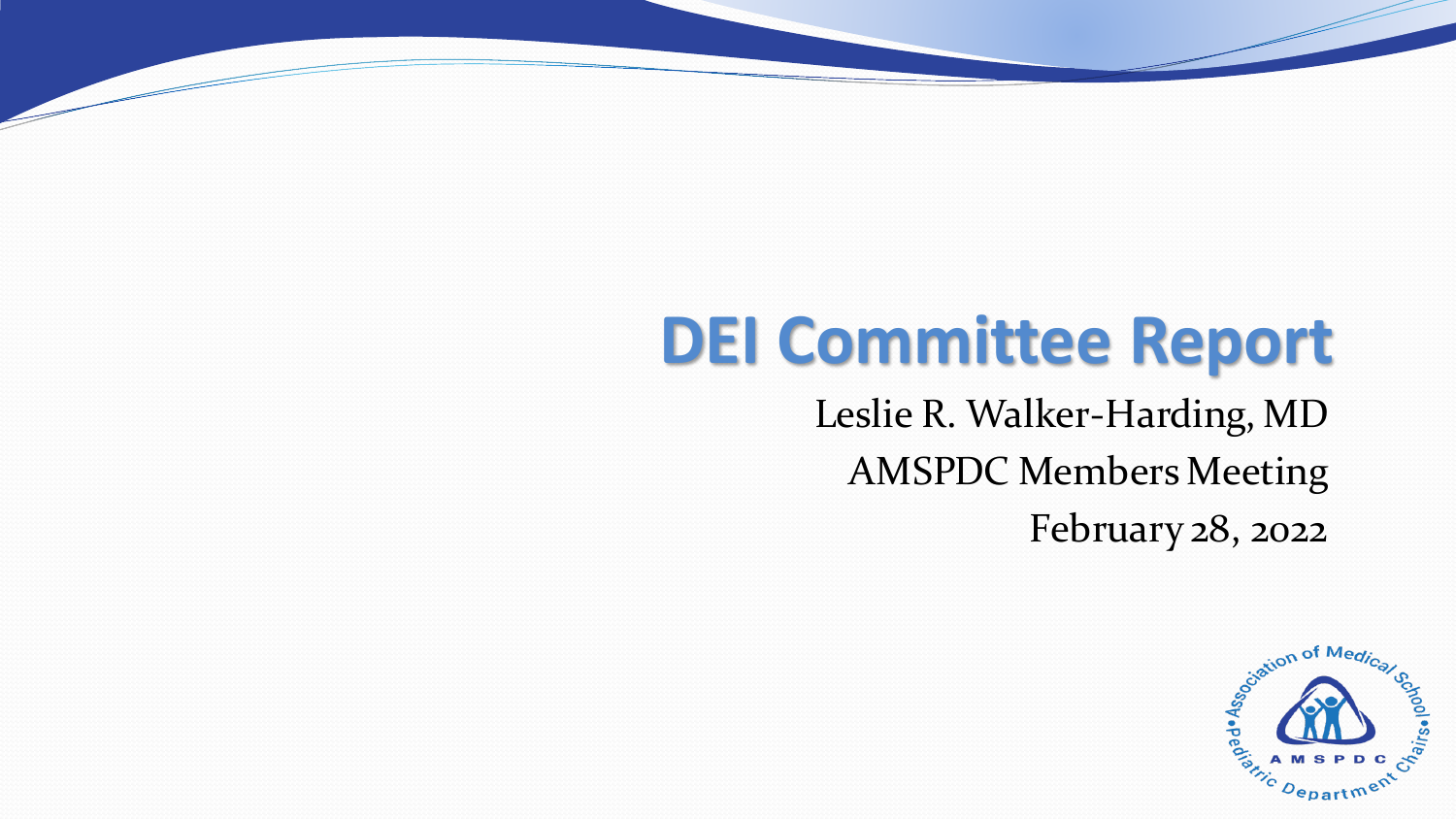#### **Members**

- Leslie Walker-Harding, Chair
- Patrick Brophy,

Co-chair as of 2-23-2022

- Michael Cabana,
- Phyllis Dennery,
- Joe St. Geme,
- Raphael Hirsch,

MISSION: Develop a vision and goals that will help establish a path forward for AMSPDC around diversity, equity and inclusion. The goals outlined by the committee should interlace across the organization; throughout our leadership, committees and working groups.

- Xylina Bean,
- Yasmin Tyler-Hill,
- Lewis First,
- Pedro de Alarcon,
- Erin Allen (AAAP)

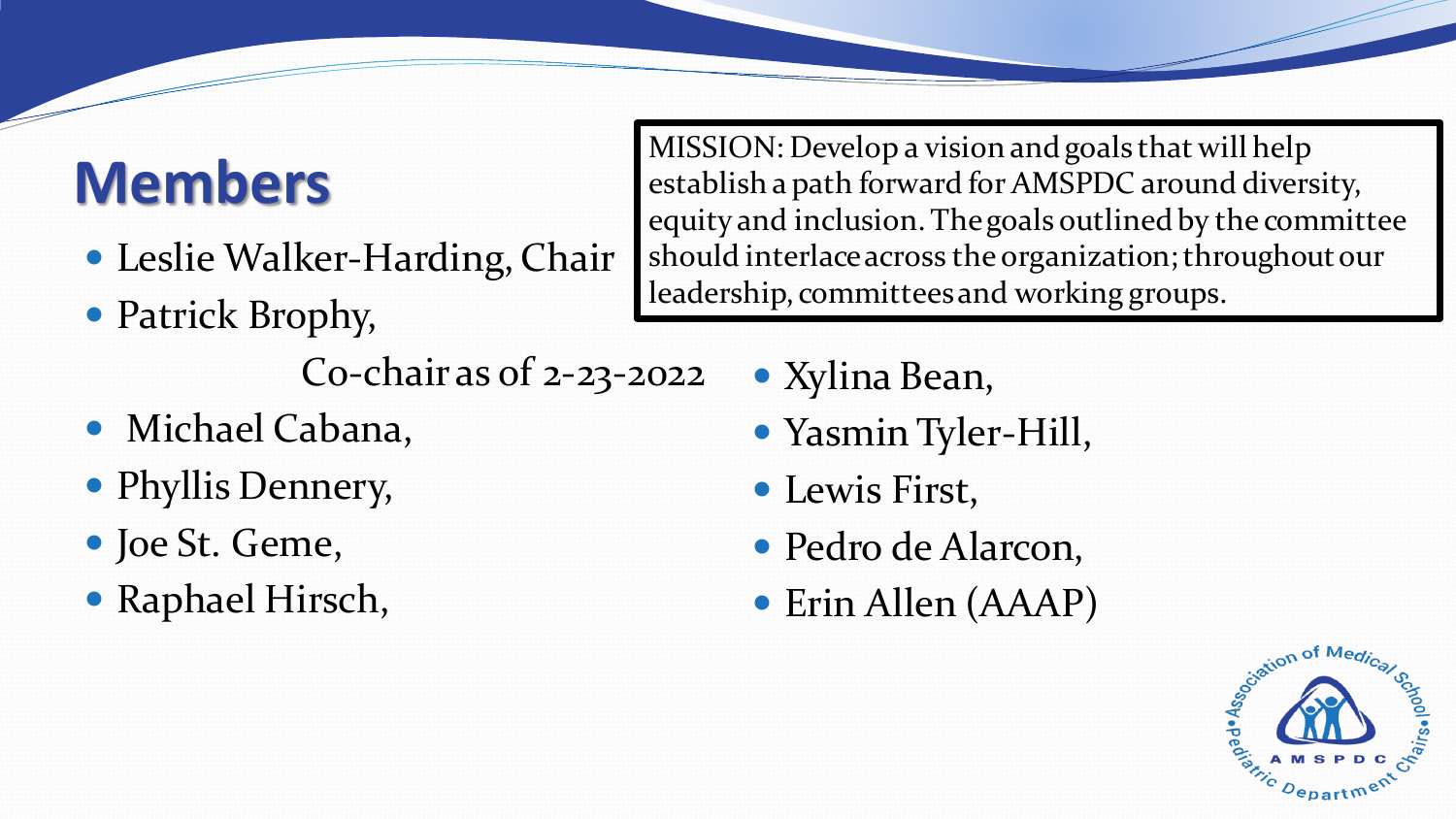#### **Committee Accomplishments 2021**

- DEI committee members have participated in the planning and workforce committees
- Minority Tax study completed and reported to membership at November 2021 Fall Town Hall

(2022 PAS APA Presidential Plenary Presentation )

- Added a AAAP representative to the committee (AAAP selected: Erin Allen U. of Washington )
- Report and review AMSPDC demographics for the annual meeting in 2022
- Conducted survey of AMSPDC Chairs in DEI supports and measures in November (results attached 27% response rate)
- Developed dashboard to be displayed on website to chairs to present at AMSPDC annual meeting
- Made plans to have a station to video tape impact videos at in person national conference where chairs could tape a  $1-2$  min perspective on DEI and antiracism and their hopes and plans regarding their department in this area.

 $D_{\scriptstyle{\mathbf{epart}}}$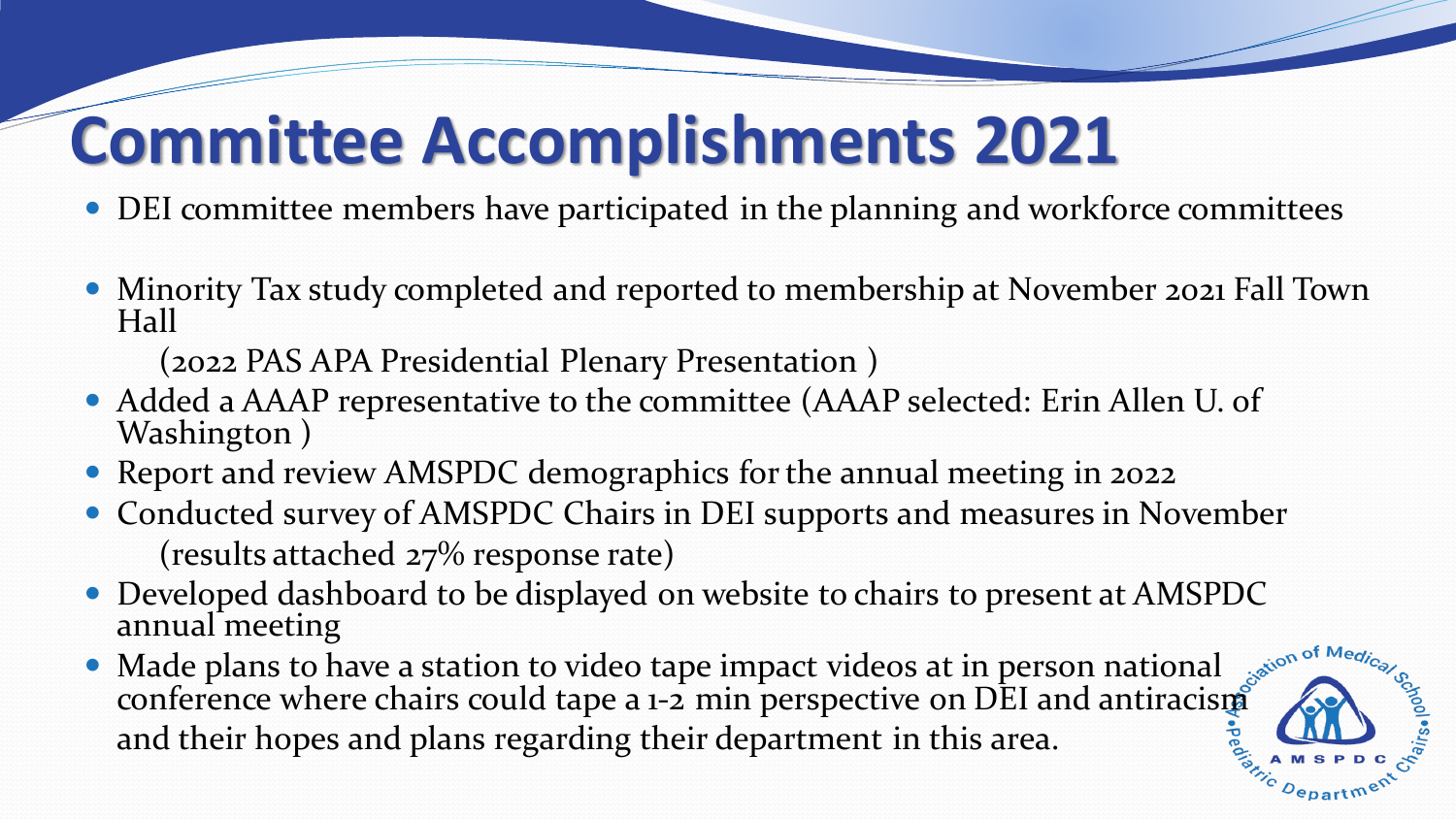### **Committee Plans 2022**

- 1. Upload the dashboard and publicize
- 2. Submit 2020 AMSPDC Chair survey results for publication ( de Alarcon)
- 3. Publish a white paper or research paper on the dashboard qualitative and quantitative results for AMSPDC paper
- 4. Discuss frequency of survey to keep the data current and dynamic for the dashboard
- 5. Begin planning for a toolkit to address areas of the dashboard results that need focus.
- 6. Add new members to committee
- Implement to impact video plan in Fall if in person meeting
- 8. Act as consultant for organization on DEI concerns

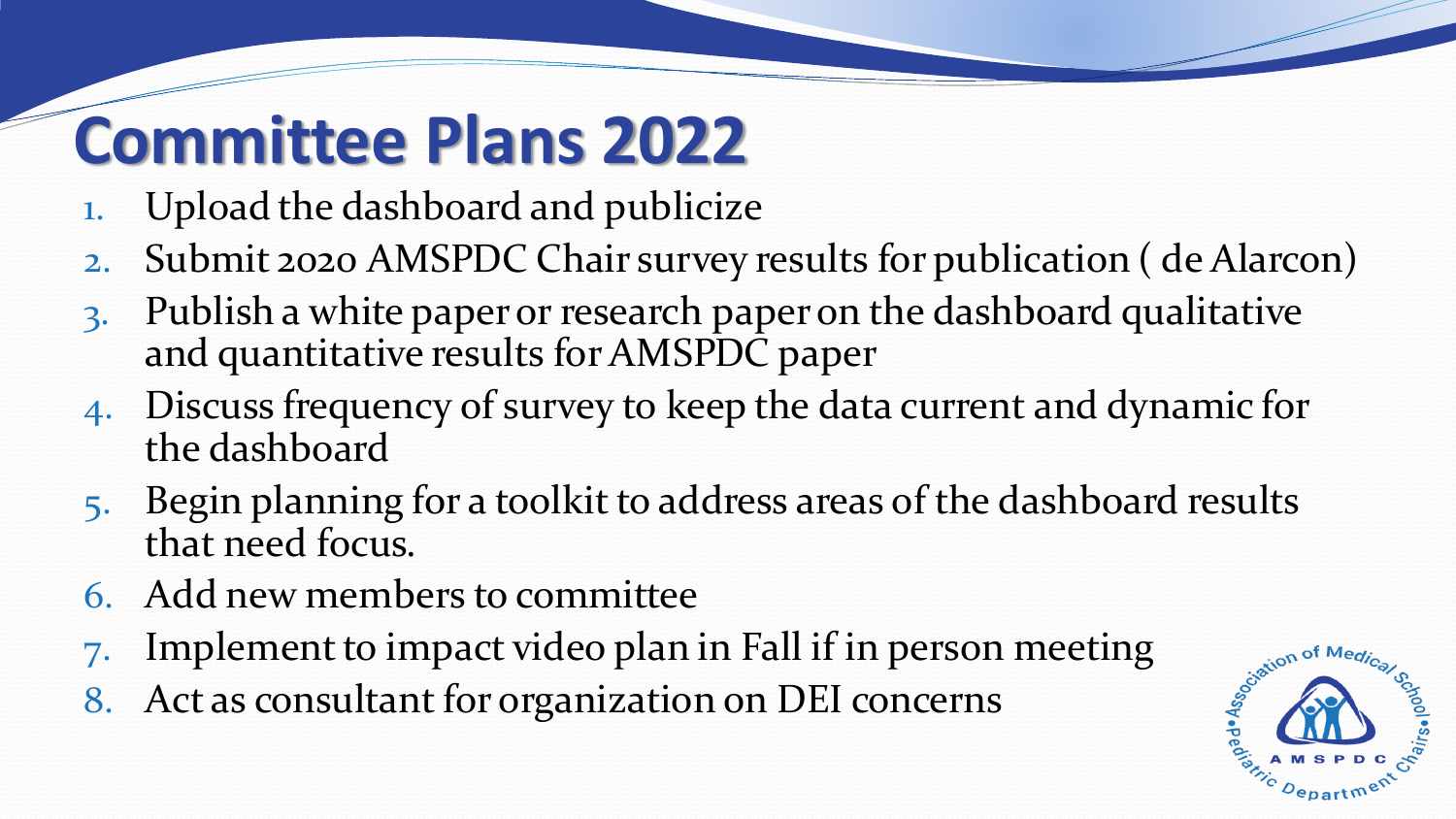# **Demographic results**

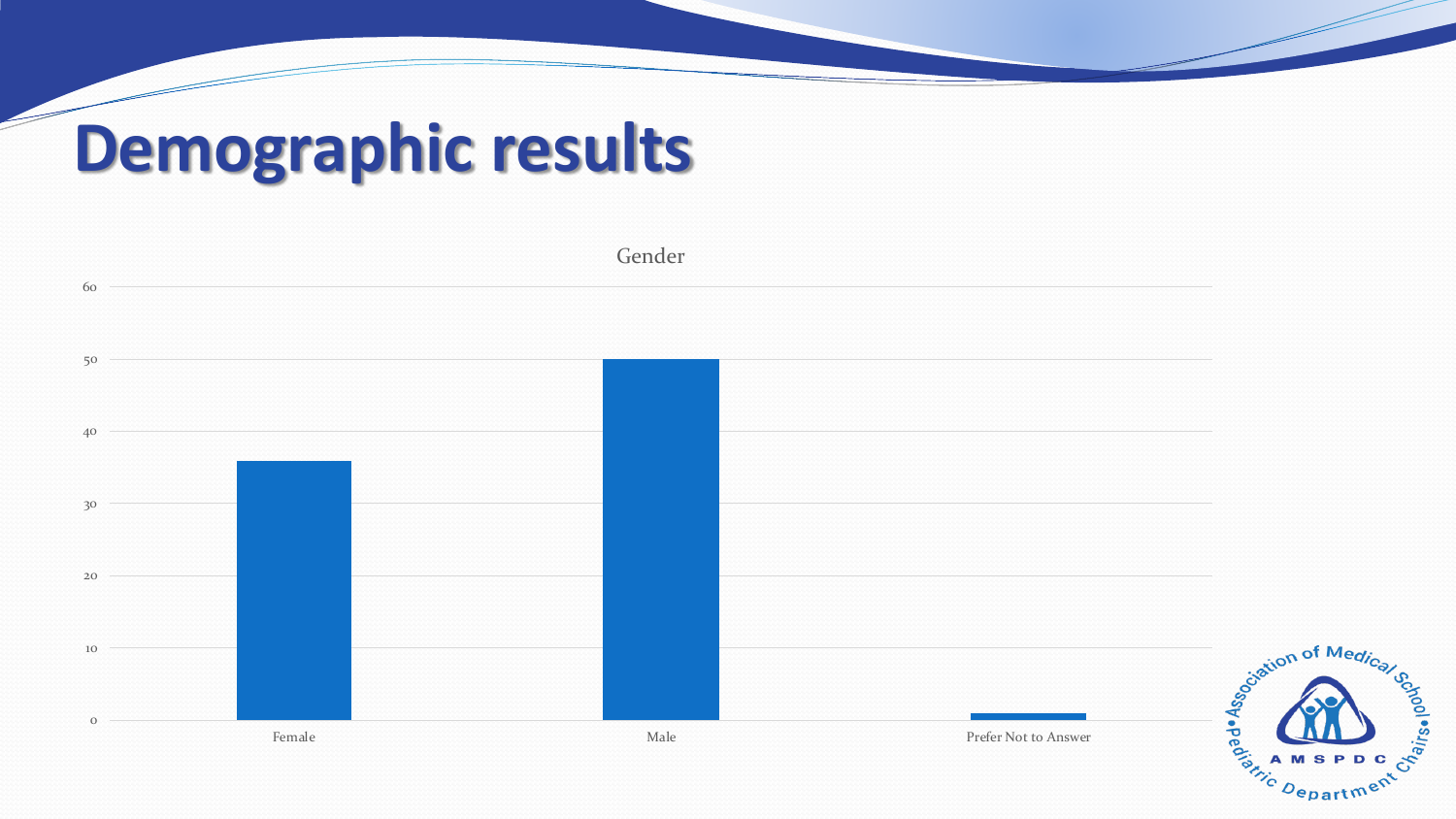## **Demographic results**